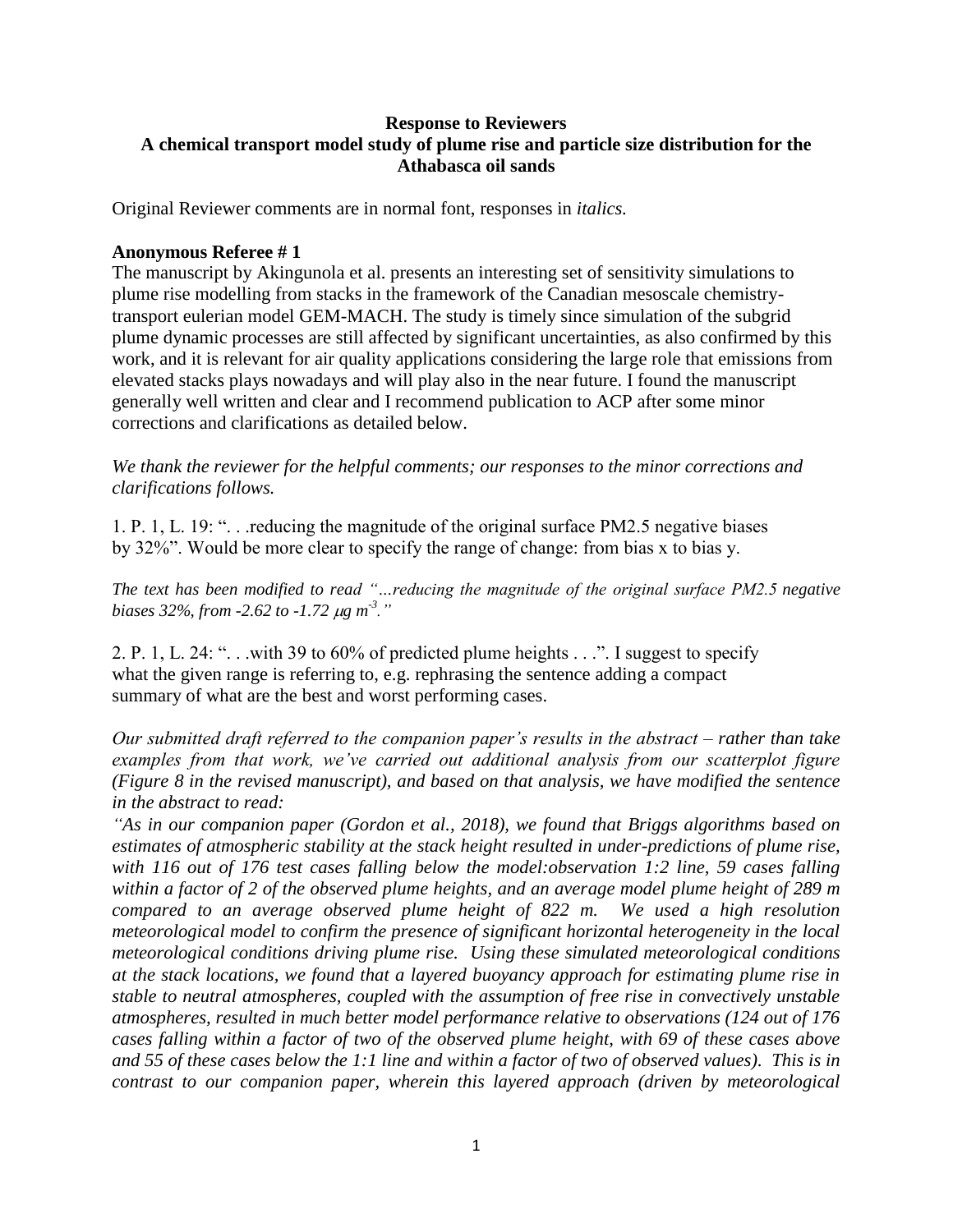*observations not co-located with the stacks) showed a relatively modest impact on predicted plume heights. "*

*We have also included a new table (Table 7 in the revised manuscript) which includes the distribution of values about the 1:2, 1:1 and 2:1 lines of the scatterplots, as well as the predicted average plume heights, in order for this comparison to be more quantitative.*

3. P. 1, L. 28: ". . .between the surface and 1km elevation". I suggest to clarify the concept. From my understanding this refers to the bias in the simulated lapse rate dT/dz as compared to observations.

*We have changed the sentence to read, "Persistent issues with over-fumigation of plumes in the model were linked to a more rapid decrease in simulated temperature with increasing height than was observed. This in turn may have led to overestimates of near-surface diffusivity, resulting in excessive fumigation."*

4. P. 2, L. 6: ". . .(it is not created by chemistry)". Suggest to change "chemistry" in "photochemical reactions in the atmosphere".

*We've followed your suggestion; the sentence now reads: "SO<sup>2</sup> is a primary emitted pollutant (it is not created by photochemical reactions in the atmosphere), with the majority of anthropogenic SO<sup>2</sup> emissions in the study region coming from large smokestacks (Zhang et al., 2018)."*

5. P. 2, L. 10-11: "Anthropogenic SO2 emissions are the main source of most atmospheric sulphur deposition". Suggest to add a reference for this statement.

*We have added a reference to Mylona, 1996 in the updated manuscript to support the above statement.*

6. P. 3, L. 17-18: Please specify to what conditions/cases the given ranges (34 to 52% and 0 to 11%) are referred to.

The sentence refers to the companion paper, which did not segregate the extent of *over/underprediction by stability class; we have added to the original statement, viz: "There we found that the Briggs (1984) plume rise parameterization significantly underpredicted plume heights in the vicinity of the multiple large SO<sup>2</sup> emissions sources in the Canadian Athabasca oil sands, with 34 to 52% of the parameterized heights falling below half of the observed height, compared to 0 to 11% of predicted plume heights being above twice the observed height, over conditions ranging from neutral, through stable to unstable."*

7. P. 3, L. 22: typo "Sulpher" should be "Sulphur" *Corrected.*

8. P. 4, L. 15: typo "as-phase" should be "gas-phase" *Corrected.*

9. P. 5, L. 2: Would be more informative to add the height of the levels in the bottom 1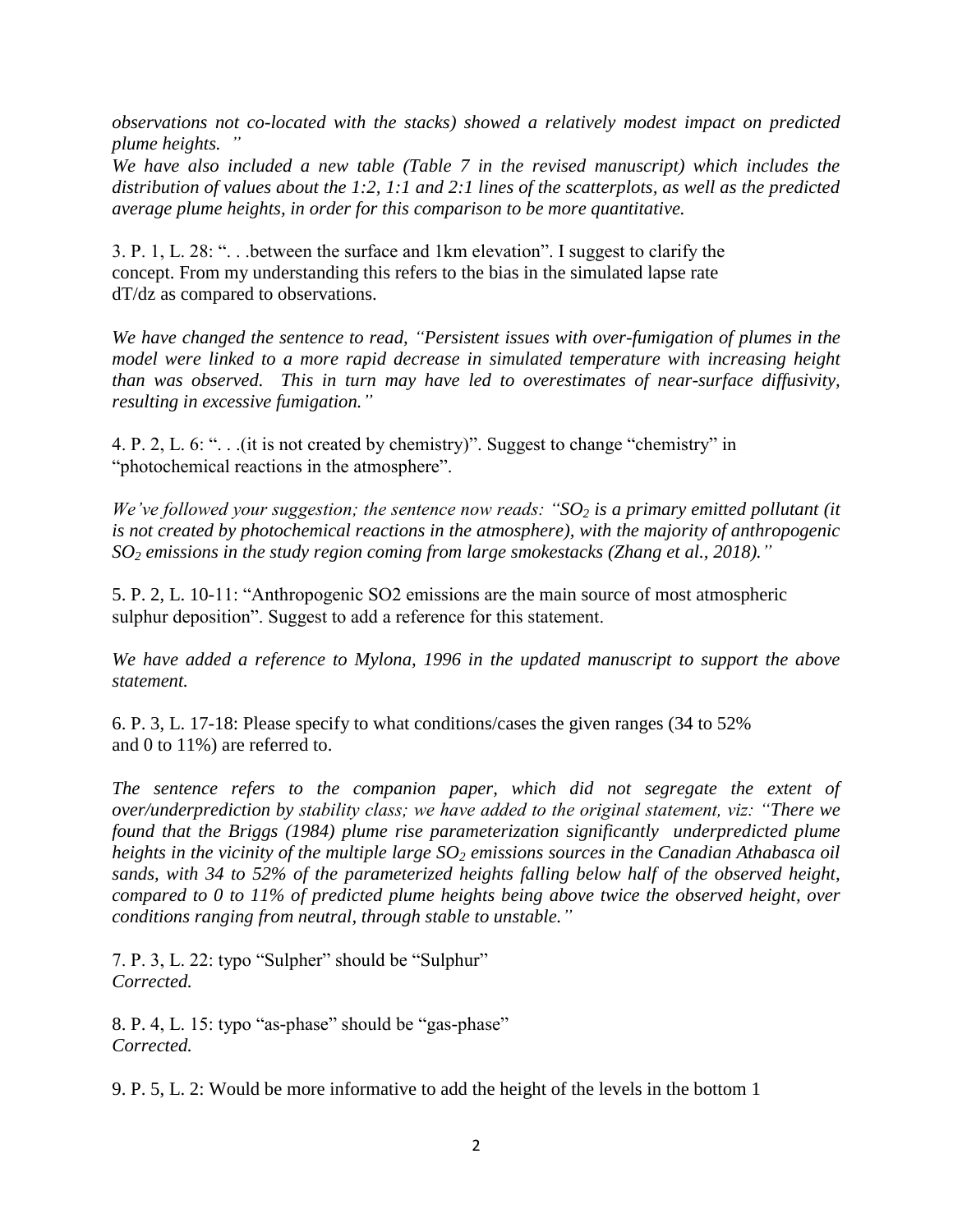km of the model.

*The model uses a hybrid coordinate system so the heights above ground change with location. However, the revised manuscript includes a new Figure (Figure 2 in the revised manuscript) which shows the model heights at a number of locations in the portion of the 2.5km domain studied here.*

10. P. 5: Moreover, given the relevance for the results, I recommend to add a description of the parameterizations adopted in the model for the PBL and the surface layer turbulence.

*The revised manuscript contains a new table (Table 1) which includes the main parameterizations in the meteorological model, including the Moist TKE scheme used for turbulence.*

11. P. 8, eq. 6: Please check the second condition " $0.5 \leq H \leq 1.5$ " since the range seems to refer to a unitless quantity, but here only H is given.

*This was a typo on our part, and has been corrected in the revised manuscript.*

12. P. 9, L. 6: "top of the atmosphere" is confusing: is it perhaps the top of the PBL?

*An error on our part – the portion of the sentence should have read (and has been corrected to) "between*  $h_t$  *and*  $h_b$ ".

13. P. 9, L. 8: "value of hs was assumed", perhaps is "value AT hs was assumed". Moreover, the "s" of "hs" should be a subscript.

*The phrase was modified to read "centered on hs"*

14. P. 10, L. 5: typo "and  $=$  hs", please check the left-hand side.

*The sentence has been modified to "At the stack height,*  $F_{j=0} = F_b$ *, and*  $z_j = 0$  *(that is, the vertical distances are relative to the top of the stack)."*

15. P. 11, L. 21: "modstat" should be "modStat"

*Done.*

16. P. 12, L. 27: ". . .negative bias has decreased by 34%" it is not perfectly clear here and in the following if these bias changes are actual relative changes or absolute changes of the normalized mean bias. Please clarify.

*The sentence has been changed to ". For example, the magnitude of the mean bias has*  decreased from -2.623 to -1.725  $\mu$ g m<sup>-3</sup>, a reduction of 34%, indicating that a sizeable fraction of *particulate under-predictions in 2-bin simulations may be due to poor representation of particle*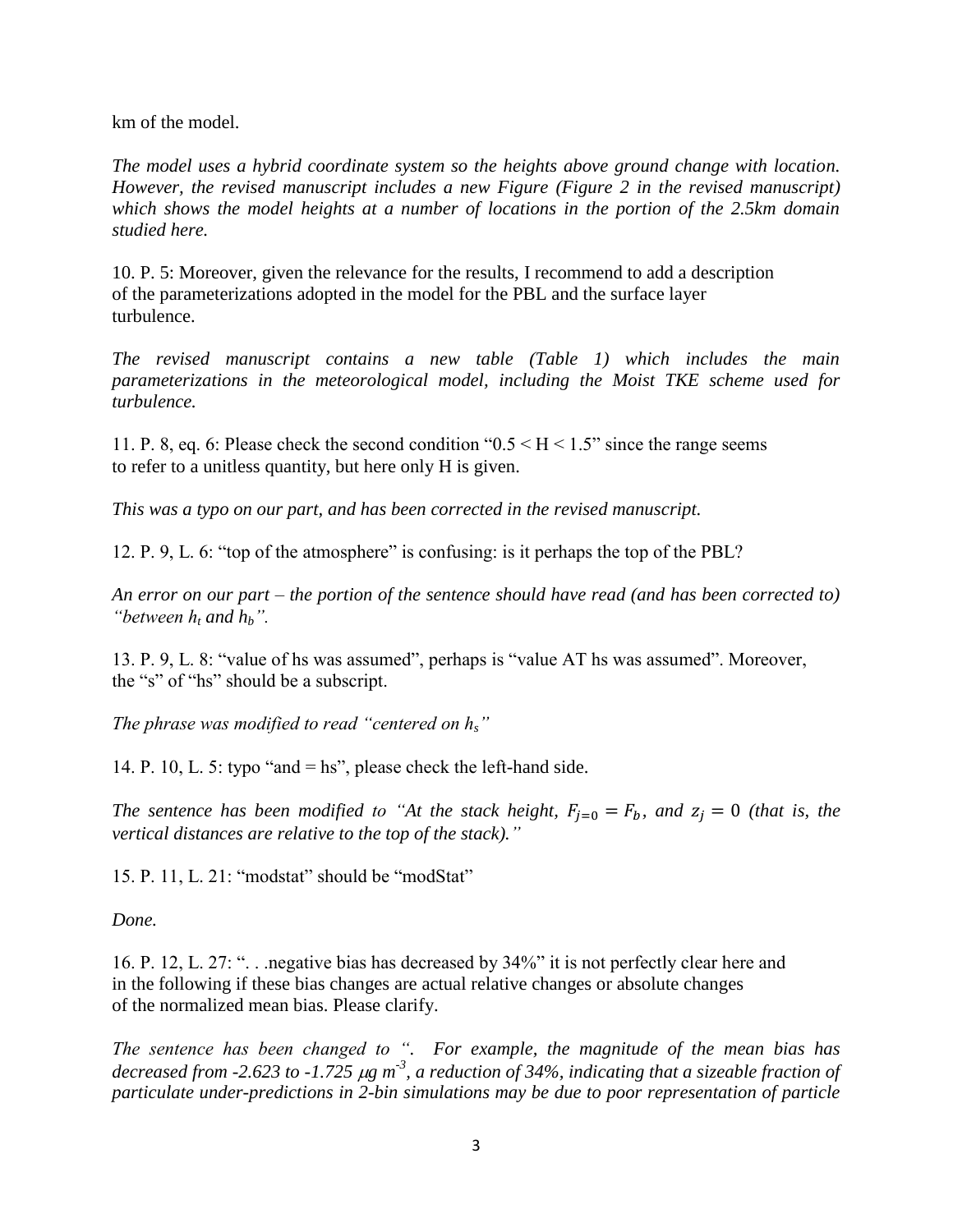*microphysics through the use of the 2-bin distribution, despite sub-binning being used in some microphysics processes. "*

17. P. 12, L. 31-32: "Figure 2 shows that . . . less than 5 um diameter . . .". Please double check this statement. The figure shows the PM2.5 concentrations binned as a function of CONCENTRATION not SIZE.

*Thanks for catching this – the reviewer is quite right; this has been corrected.*

18. P. 15, Table 2: Please check the values that should be given in Italics, since not all the rows seem to contain it.

# *Corrected.*

19. P. 16: referred to the discussion of SO2 overestimation and SO4 underestimation: can the two things be linked? E.g. by slow SO2 to SO4 conversion in the model, perhaps by slow aqueous chemistry?

*The aircraft observations were conducted under clear-sky conditions, so the potential for aqueous chemistry being the main issue is unlikely. Rather, noting that both predicted SO2 and SO4 aloft had negative biases, while predicted SO2 at the surface was biased high, it seems more likely that the main cause of the SO2 and SO4 negative biases aloft was a tendency for the model to overpredict fumigation to the surface, as noted in the original and revised manuscript.*

20. P. 17, L. 4-7: the paragraph seems to imply the presence of at least a (b) point, but only (a) is given. Please check or rephrase.

*The (a) has been removed (holdover from an earlier version of the manuscript, missed on checking prior to submission).*

21. P. 19, L. 11: ". . .took place between 16:30 and 20:30 on Aug 24th. . .". Although I am assuming the intervals are given in local time and not in UTC, it would be useful to have a confirmation in the paper. Here and also at least in the caption of the first figure showing time series (Figure 5).

*Corrected. The first pair of times are actually UTC (local times have been added in the revised manuscript), and Figure 5 (now Figure 6 in the revised manuscript) were also in UTC; this has been mentioned explicitly in the revised figure caption.*

### **Anonymous Referee # 2:**

This paper introduces a very interesting and potentially highly useful field campaign. It also provides some important insights into the performance of the operational Canadian model. However, the paper has some weaknesses listed below.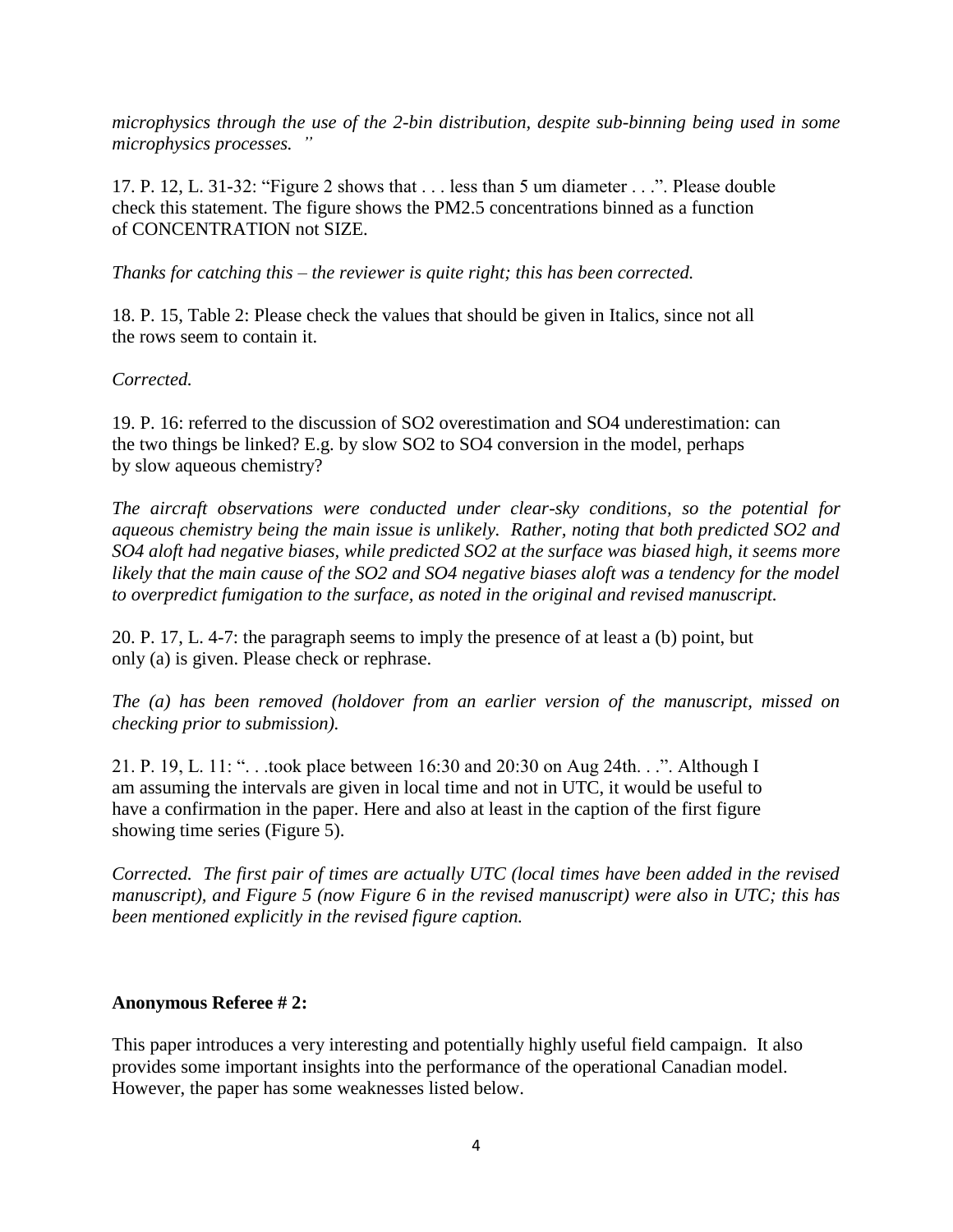*We thank the reviewer for the detailed comments on the paper – in addressing these, we feel that these comments have resulted in a significantly improved manuscript. The reviewer's comments and our responses (in italics) follow:*

1. In the same special issue for which this paper is submitted, there is another paper by the same group of authors, Gordon et al. 2018, which is also devoted to the plume rise topic, and it is said to have found opposite results. Neither is the reason for that clearly resolved, nor does it become clear why the plume rise topic is split between two papers.

*In our observation companion paper (Gordon et al, 2018) we saw that the Briggs algorithms, including the layered approach, tended to significantly underestimate plume rise. However, in that work we also noted that the observations themselves showed significant horizontal heterogeneity in the meteorological data used to drive the plume rise equations, with the corollary that the conditions at the actual location of the stacks may be sufficiently different from the surrounding meteorological towers to influence the predicted heights. No observations are available at the stack locations themselves – we therefore investigate this potential local influence further, using the high resolution on-line chemical transport model, GEM-MACH. As a demonstration of the model's ability to capture the local heterogeneity, we show in Figure 2(a) of the revised manuscript a snapshot of the PBL height at Saturday August 24, 2013 at 1 pm local time, and Figure 2(b) the corresponding model generated temperature profiles at the local meteorological towers AMS03, AMS05, the windRASS instrument and at three of the stacks examined in the companion paper. The model shows a significant variation in the temperature profiles between the tower and windRASS locations where the observations are available, and the stack locations. The temperature profiles suggest strong differences in both the strength of the inversion and its vertical location. This confirms the potential for spatial variability to have a significant influence on predicted plume heights relative to the meteorological observation locations in our companion paper. We therefore investigated the plume rise algorithms again within the current work, in order to determine the extent to which this local variability may influence predicted plume heights. In contrast to the companion paper, we found that the "layered" approach of calculating local stability residuals through successive model layers resulted in significantly improved plume heights relative to the more standard Briggs approaches which employ stability estimates at the top of the stacks.* 

*We have included the new Figure 2 in the revised manuscript, as well as some discussion in the Introduction section of the manuscript:*

*"…Our companion paper made use of different sources of meteorological observations to drive the Briggs (1984) plume rise algorithms, as well as CEMS data and aircraft observations of SO<sup>2</sup> plumes from multiple sources over a 29-day period. There we found that the Briggs (1984) plume rise parameterization significantly underpredicted plume heights in the vicinity of the multiple large SO<sup>2</sup> emissions sources in the Canadian Athabasca oil sands, with 34 to 52% of the parameterized heights falling below half of the observed height, compared to 0 to 11% of predicted plume heights being above twice the observed height, over conditions ranging from neutral, through stable to unstable.*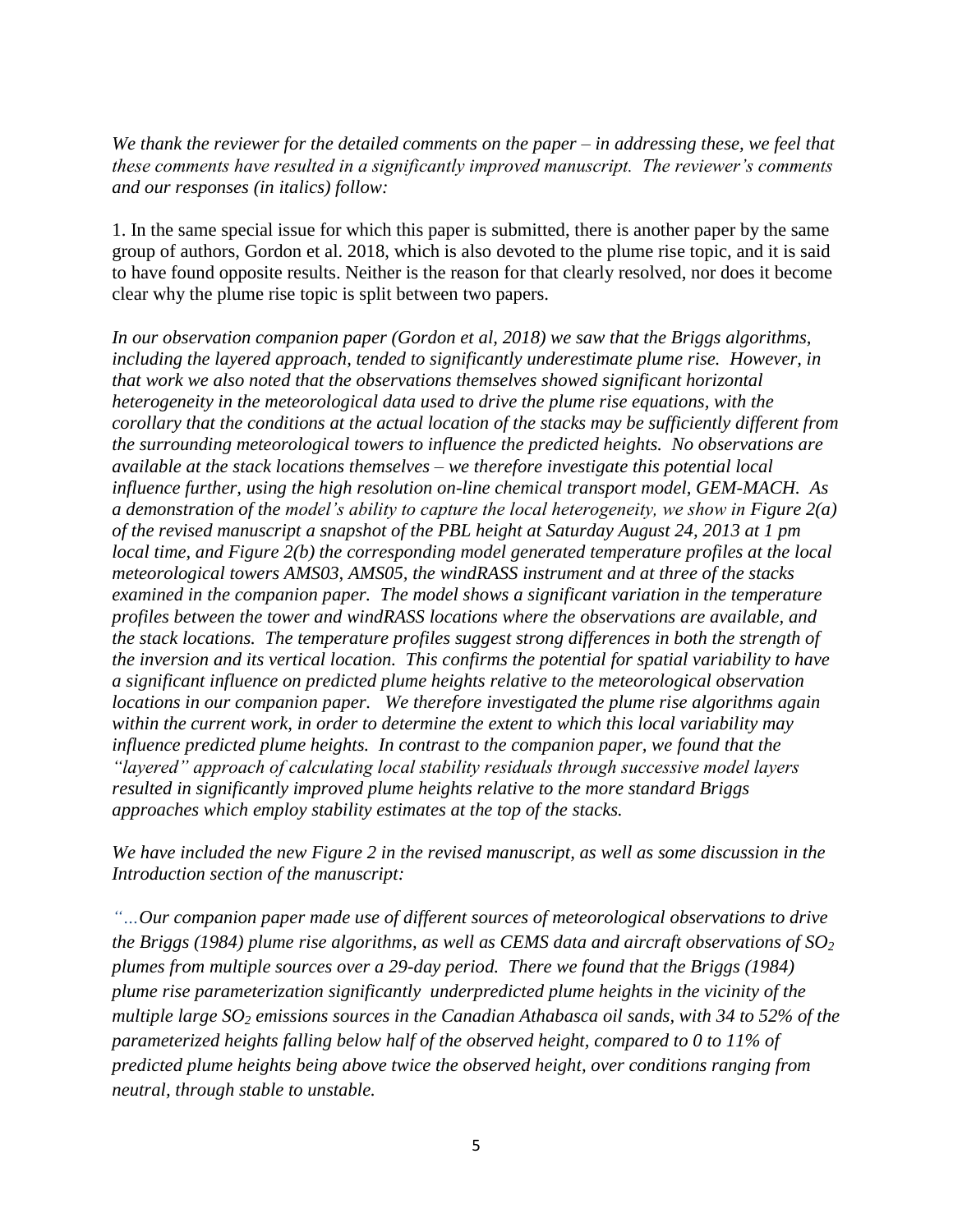*However, in our companion paper we also noted the presence of considerable spatial heterogeneity in the meteorological observations used for the algorithm tests. Temperature profiles and other data used to define the input parameters for the Briggs algorithms were taken from two tall meteorological towers, a windRASS, and a research aircraft, and showed a substantial variation in the resulting plume height predictions, despite relatively close physical proximity of these sources of meteorological data (e.g. 8 km distance between the two meteorological towers). The region under study is subject to complex meteorological conditions due to the nature of the terrain (a river valley with up to 800 m of vertical relief, and open pit mines and settling ponds which may each be tens of km<sup>2</sup> in spatial extent). This heterogeneity cast some uncertainty on the results of the companion paper, in that the best application of the plume rise algorithms would be driven by the meteorology at the location of the stacks, rather than the location of the available meteorological instruments, and the latter suggested substantial local changes in meteorological conditions. As we show in the sections which follow, the spatial heterogeneity of meteorological conditions has a controlling factor on the predicted plume rise, and, in contrast to our companion paper, an approach making use of local temperature gradients between individual model layers has greatly improved accuracy in comparison to those inferring atmospheric stability conditions from the conditions at the top of the emitting stacks."*

#### *The new Figure 2 is described via the following discussion in the revised text:*

*"We noted in our companion paper (Gordon et al., 2018) that meteorological observations varied substantially in the study region depending on location, citing this as a possible confounding factor on the results of tests of the plume rise algorithms. This spatial heterogeneity was well captured by the high resolution GEM-MACH simulations, as is demonstrated by the example depicted in Figure 2, which shows the typical local variation in planetary boundary layer height (Figure 2(a)), ranging from about 1200m to 400m, the lower values corresponding to the main cleared areas (open pit mines, settling ponds) of the industrial facilities. The corresponding temperature profiles in several locations marked in Figure 2(a) are given in Figure 2(b): These show a substantial difference in model predicted stability at the three meteorological observation locations of Gordon et al. (2018) (windRASS, AMS03, and AMS05), and substantial differences between these and the locations of the main stacks of some of the facilities (Syncrude 1, CNRL, and Suncor). The temperature profiles show that the height and strength of the inversion may vary by over 100m in the vertical, and that the profiles do not merge with the larger scale flow until an elevation of 750m asl (450m agl) is reached. Given this level of variation, we might expect potential errors in calculated plume heights when applying the meteorological observations to plume rise at the stack locations, in turn suggesting that a re-examination of plume rise using the model results is worthwhile."*

2. The model performance is not only influenced by the aspects forming the focus of this paper, but also by the accuracy of the meteorological part of the model, and by the numerics of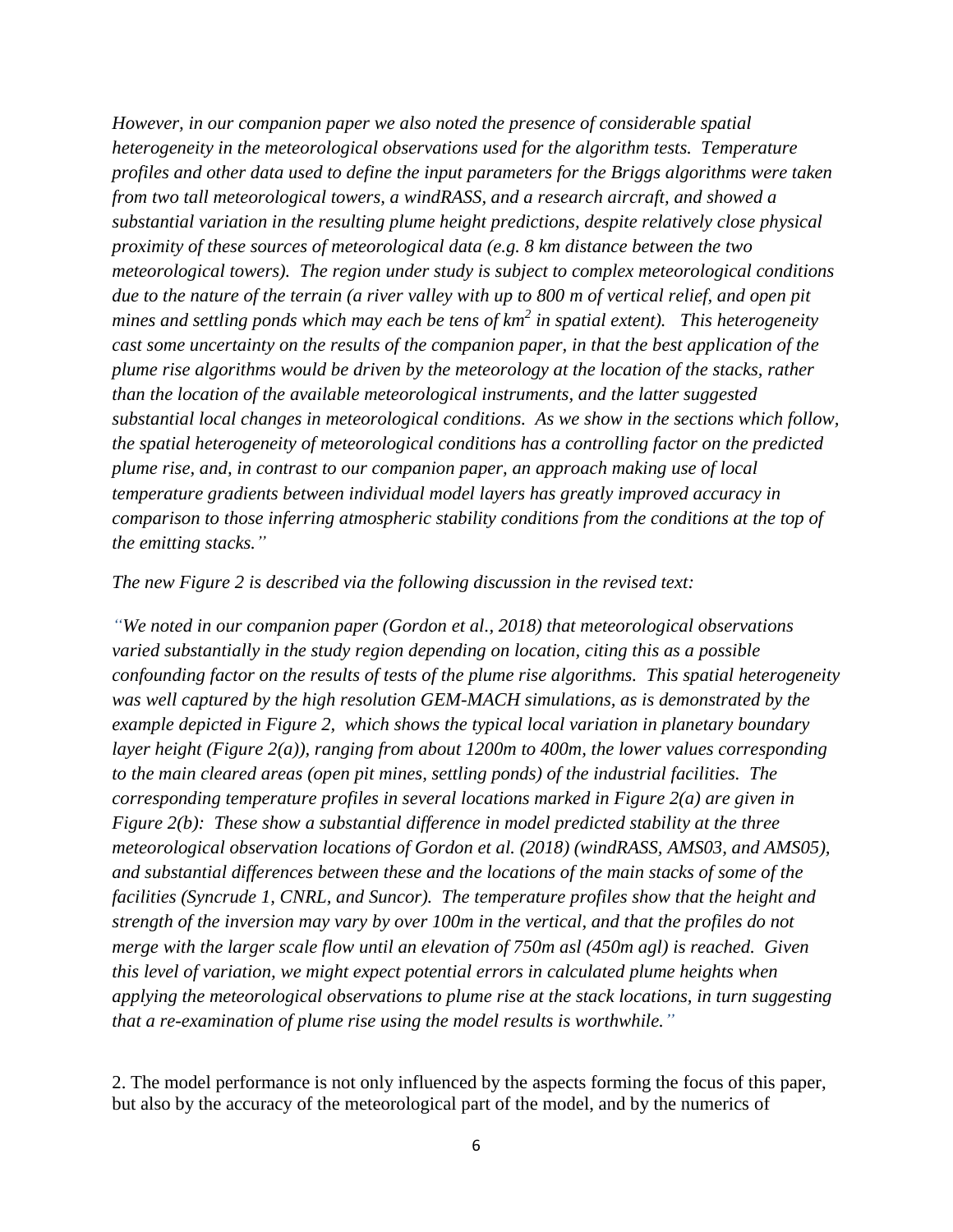transport, notably the vertical diffusion and the handling of the point sources in the Eulerian framework. Their role is discussed only at the very end and, in my opinion, not sufficently in depth. In order to evaluate specific model aspects, one first needs to understand the performance of the model in general, with its strengths and weaknesses.

*The focus of this work is not to evaluate the overall model performance, but to evaluate how specific updates to the representation of the aerosol size distribution and the plumerise algorithm contribute to better model performance when compared to available observations. An evaluation of each aspect of a complex reaction-transport model is beyond the scope of a single paper. Nevertheless, as we already stated in the discussion section of the manuscript, we have carried out a sensitivity run which showed that variations in the magnitude of model diffusivity had a minimal impact the predicted plume behaviour and on the vertical distribution of SO<sup>2</sup> plumes at the point of release from the stacks, though we acknowledge that the model's tendency to overpredict the rate of decrease of air temperature with height may influence the shape of the diffusivity profile. We have also added additional references on the description and evaluation of the vertical diffusion scheme used in the meteorological portion of the model (Mailhot and Benoit 1982), as well as a more recent publication on the overall description and performance of the meteorological model as a whole (Girard et al., 2014), in Table 1 of the revised manuscript.* 

3. The statistical approach chosen for the evaluation of the model options relies on metrics which exclusively are based on "match in time and space" data pairs. It is well known in air-pollution modelling that for near-source conditions (which is what we find here), there is often too much "noise" in the data (be it due to the stochastic nature of the plume, be it due to unresolved meteorological variability) to give meaningful results. Correspondingly, some of the statistical parameters are not very good. Therefore, global comparisons (such as deviations from the cumulative frequency distribution, statistics of cross-wind integrated values, or average dependency on key parameters such as stability and wind speed) are often used to assess models in a more robust way.

*We have added a simple table (Table 7, revised manuscript) showing the frequency distribution of the predicted versus observed plume rise from the three different variations on plume rise examined here. This new table is in agreement with the measurement statistics in that both show that the layered approach provides a better fit to observations, with a distribution more centered around the model:observation 1:1 line. While we agree with the reviewer regarding the difficulties associated with use of matching pairs for near-source conditions, we nevertheless respectfully hold that improvements in these statistics represent real improvements in model performance. For example, while a mean bias score is the average deviation between model and observed pairs, this average is over a large set of conditions, hence should be subject to less issues associated with the stochastic nature of the plume on any given hour. While near-source comparisons are often difficult due to the nature of the near-source region (as the reviewer suggests), improvements in these statistics nevertheless imply real improvements in model performance.* 

4. The paper is written well on the "small scale" (apart from numerous technical deficiencies as listed below), but the broad topics could be worked out more clearly. In the end, the findings are: twelve aerosol size bins are better than two (not surprising, but good to see it quantified), there is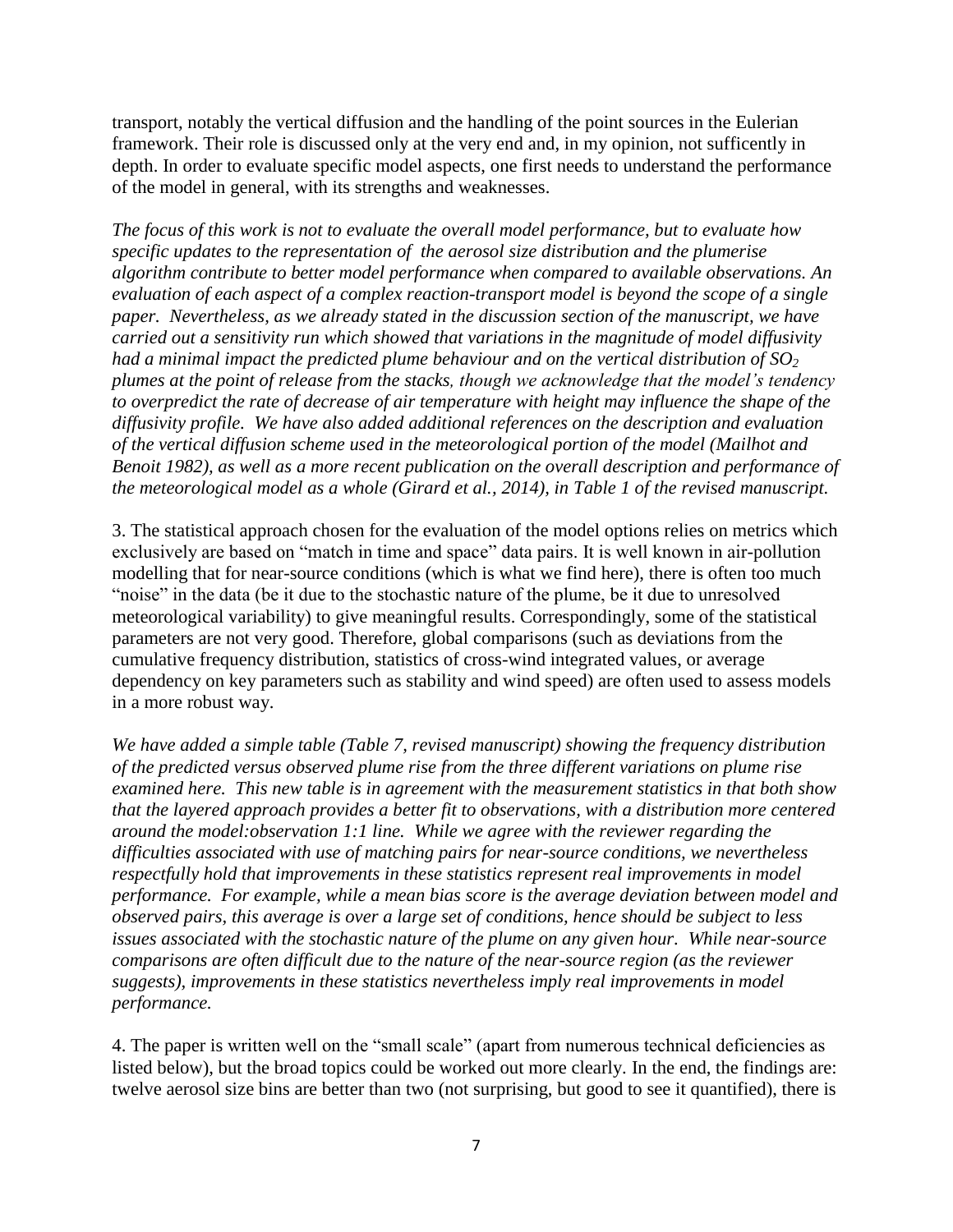an improvement by using the model's vertical profile information for plume rise calculation but given the model's deficiencies the overall conclusion seems to be not so clear, and no improvement was found for using hourly stack data, but it remains unresolved why. We may wonder whether the work is mature enough for publication if we consider this state of the quintessential findings.

*We note that the results presented in the work show that the use of stack-location-specific meteorological information combined with the residual buoyancy calculations provides a considerably more accurate estimate of plume rise than the top-of-stack stability parameterizations often used in air-quality models. We have provided an additional table which shows that the distribution of plumes is better represented with the residual buoyancy calculation than with the top-of-stack stability plume rise calculation. The average plume rise calculated using the CEM-based data is closer to the observations than the annual totals, from both the original analysis and the additional table. While both the CEMS (using the hourly stack data) and the non-CEMS model scenarios are very close, the key point is that the revised, residual buoyancy plume rise algorithm has much better performance than the original algorithm. We have noted in the revised manuscript that "the relatively small differences between Figure 8(b) and 8(c), and between the last two columns of Table 7, imply that the residual buoyancy approach of equations 9 was relatively insensitive to the range of the initial buoyancy flux resulting from the two sets of emissions data used here, compared to the temperature gradients in equation (5)." We have also mentioned the insensitivity of the residual buoyancy calculation to the range of initial buoyancy flux in the revised conclusions; "However, the latter approach was also shown to be relatively insensitive to the range of initial buoyancy fluxes resulting from the two different emissions estimates, with the use of hourly observed (and presumed more accurate) stack parameters resulted in a slight degradation of performance relative to the use of annual reported values for these parameters."*

*Both sources of emissions data are limited by the model resolution and the independent verification of the accuracies of either is not available. We also point out in the revised manuscript that both sources of data have inherent errors. For example, as mentioned in the emissions paper referenced by this work (Zhang et al., 2018), and clarified/noted in the revised manuscript, the data referred to as CEMS here also contains engineering estimates of "upset conditions" wherein facility emissions are redirected to a flare stack for which direct emissions observations are not possible. That is, what we have referred to as "CEMS" data incorporates considerable associated uncertainties – this should have been included in the original manuscript and not left as a reference to the emissions paper alone. This has been mentioned in the description of the CEMS data as follows, "…and second with emissions information derived from a combination of CEMS hourly stack parameters as well as engineering estimates of emissions during "upset conditions" in which the effluent is redirected to flare stacks (the latter estimates are considerably more uncertain than the CEMS information, but are nevertheless included here since they result in substantial changes in pollutant emissions and plume characteristics, see Zhang et al, 2018)."*

### **RC2: Specific Comments**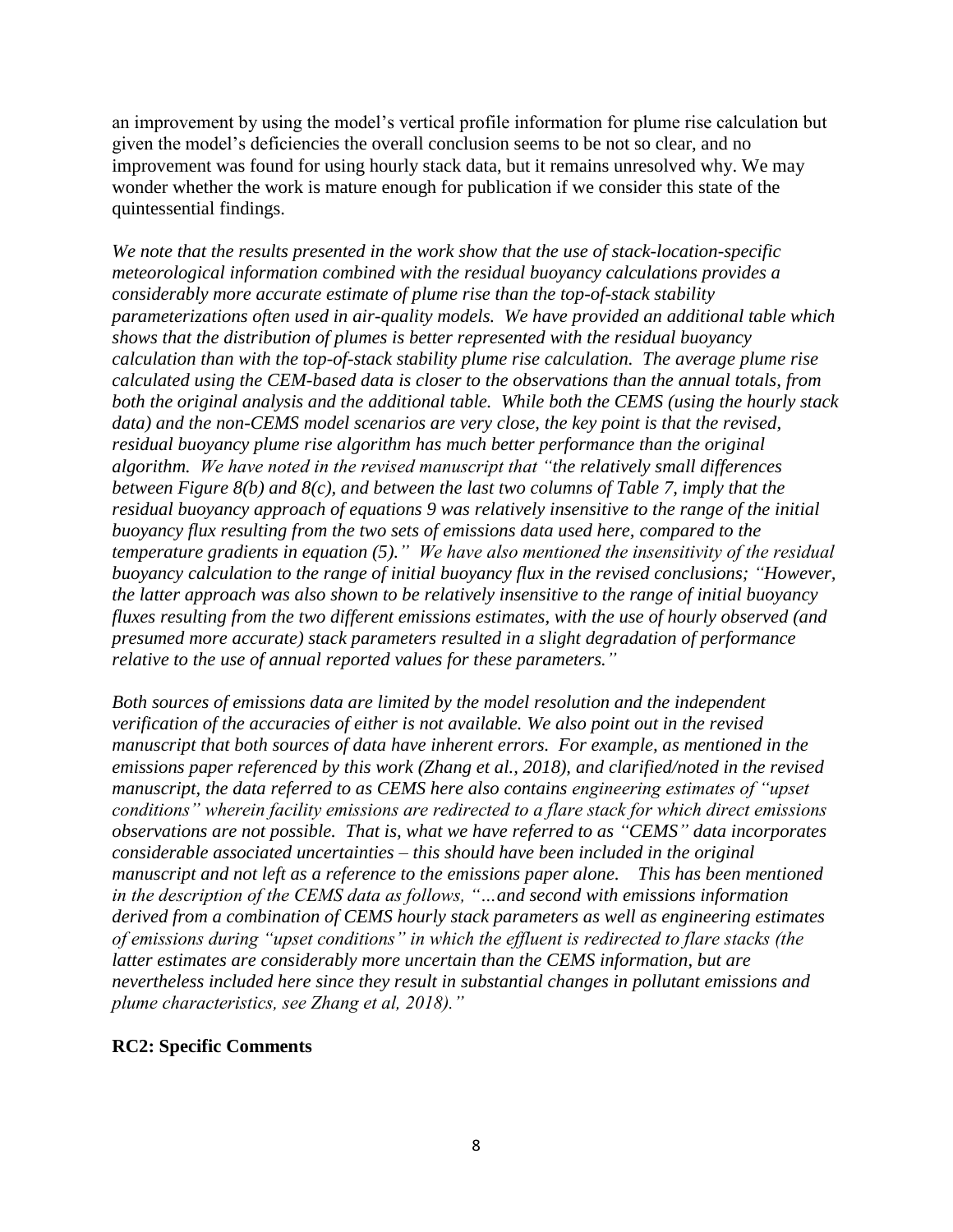1. Page 2, l. 18: Why are you thinking that reasons for weak performance include only those meteorological variables that are used for the plume rise calculation, but not, for example, wind direction?

*We acknowledge that the model's performance is of course the result of many factors. The intent of our work is rather to evaluate the relative impact of the plume rise calculations on the results. The given sentence has been modified to "(iii) errors in meteorological forecast variables (including wind speed and direction, etc., as well as those used in calculating plume rise)".*

2. The model overview section lacks information on the numerical scheme used for vertical diffusion even though this is crucial in the context of study (cf. discussion on p. 24). The main reference for the MACH model seems to be Makar et al. (2010) – an extended abstract that would not be available for most people who haven't attended the conference as it is not freely accessible. Is there no more detailed and open description of this model? Note that also the Coté et al. citation is one of those for which the reference is missing. In addition, the handling of the point sources is not described (usually, Eulerian models use some sub-model to track plumes until they match the size of the grid cells).

*The revised manuscript includes a new Table (Table 1) which gives the main references for the meteorological (GEM) components for the model, including the reference for the Moist TKE approach used for calculating vertical diffusivity. Regarding the online air quality GEM-MACH model, the first overall description reference is Moran et al. (2010) (and not Makar et al. (2010) as stated by the reviewer), and hence we feel obliged to include it in published descriptions of GEM-MACH. However, this is not the only description of the model or its components, and others from the journal literature appeared in the original manuscript; we cited Gong et al (2003) for the aerosol microphysics, Gong et al (2006) for the aqueous-phase chemistry, Makar et al, (2003) for the inorganic heterogeneous chemistry, Lurmann et al. (1986) and Stroud et al. (2008) for the gas-phase mechanism , Zhang et al. (2001, 2002, 2003) and Makar et al (2018) for the gas and particle deposition. We also cited the Air Quality Model Evaluation International Initiative papers Im et al (2015a,b) and Makar et al (2015(a,b)) papers, which contain detailed descriptions of the model, its chemical and physical parameterizations, and its performance relative to other models of its type. The revised reference list has been doublechecked to include all references (including the papers by Côté et al).*

*While some air-quality models include a form of "plume in grid" parameterization which track emitted puffs in a Lagrangian sense or employ a Gaussian dispersion model at the sub-grid scale, these approaches have not become predominant for three main reasons: (1) they ultimately rely on the driving large-scale meteorology (which may be inaccurate, as already pointed out in our work and by the reviewer, reducing their potential advantages); (2) they may add considerably to the processing time (particularly if a large number of point sources, chemical reactions and multiple species are considered), and (3) most models employ a selfnesting capability which allow the models to locally go to higher resolution, negating some of the advantages to a plume-in-grid approach. Consequently, most air-quality models have continued to rely on the handling of point sources using a combination of plume rise algorithms, and nesting to higher resolutions, as has been done in our work.*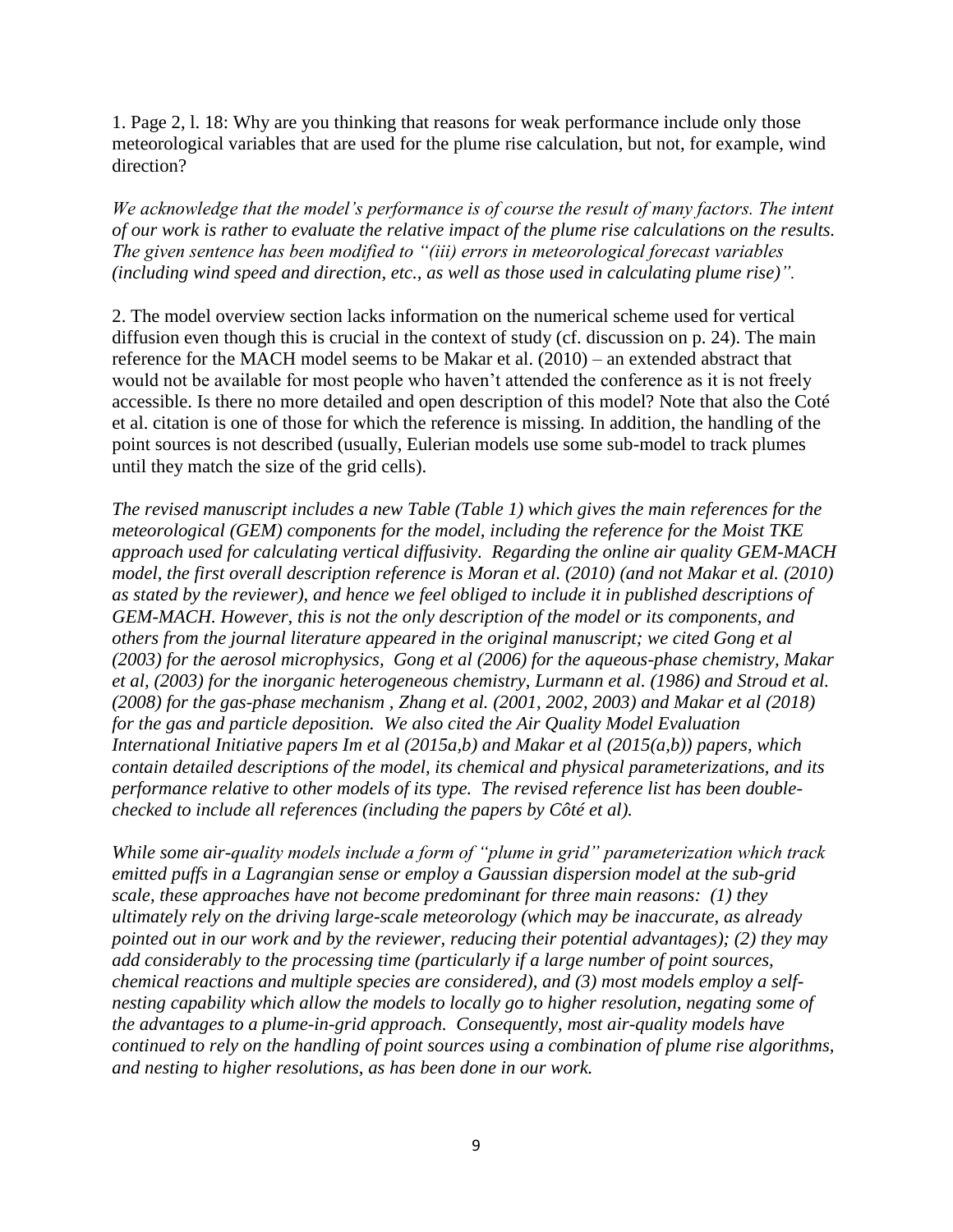3. The model set-up description in section 2.2 is not easy to follow. It might be helpful to move some of the information into a table and to shorten the text.

*A table summarizing the model description has been added as suggested.*

4. Page 8, line 1: The plume's buoyancy flux is **not** dependent on the stack height (at least not directly).

*This typographical error has been corrected.*

5. From the sentence beginning on p. 11, l. 7, on, the text does not really belong to the section 2.2.3. It should become a section of its own, as it introduces the simulations forming the base of the rest of the paper (maybe merge with some parts of the 2.2 chapeau).

*Section 2.2.3 has been renamed "Sources of Emissions Data", and the remainder of the previous section 2.2.3 past the point noted by the reviewer has been split off and renamed "2.2.4 Simulation Scenarios"* 

6. Page 11, Section 3.1: What is the justification for removing measurements with values exceeding some threshold? Without proper justification this would not be acceptable.

*The key phrase in the original manuscript was that "extreme single-hour measurements" have been removed. That is, if the time series jumps from a background value to something greater than 150ppbv (SO<sub>2</sub>, NO<sub>2</sub>, and O<sub>3</sub>) or 150*  $\mu$ *g m<sup>-3</sup> (PM2.5), then immediately back again in the next hour, that jump is assumed to be due to instrumentation error and/or calibration times in the measurement record. In contrast, a rise above these levels for more than a single hour is retained. This has been clarified in the revised manuscript, viz: "The observation data have been filtered to remove extreme single-hour measurements that are greater than 150ppbv for*   $SO_2$ ,  $NO_2$ , and  $O_3$ , and 150  $\mu$ g m<sup>-3</sup> for PM<sub>2.5</sub> (single-hour spikes of this nature in hourly records *are assumed to correspond to instrumentation errors or calibration times for the instruments)."*

7. Page 12, Section 3.2: The phrase 'spatial linearly interpolated model values at the models chemistry time resolution of 2 minutes' is awkward. If you have 10 s data as said before, why do you need to interpolate for obtaining 2 min data? Also, it would be good to know which distance corresponds to both 10 s and 2min flight data, and how this compares to the model's grid size.

*The portion of the sentence has been corrected to "linearly interpolated values in time and space from the model's 2 minute time step and 2.5km resolution". We have also added the sentence: "The nominal cruise speed of the National Research Council Convair 580 used in the experiment is 550 km/hour; a 10 second time interval thus represents an observation integration distance of 1.528 km, and a two minute time interval an observation integration distance of 18.3 km."*

8. Section 4 (Results and Discussion) needs to be structured into subsections.

*This has been done, with subsections 4.1 Spatial Heterogeneity of Meteorological Conditions, 4.2 Two-bin versus Twelve-bin Evaluation, and 4.3 Plume Rise Algorithm Evaluation.*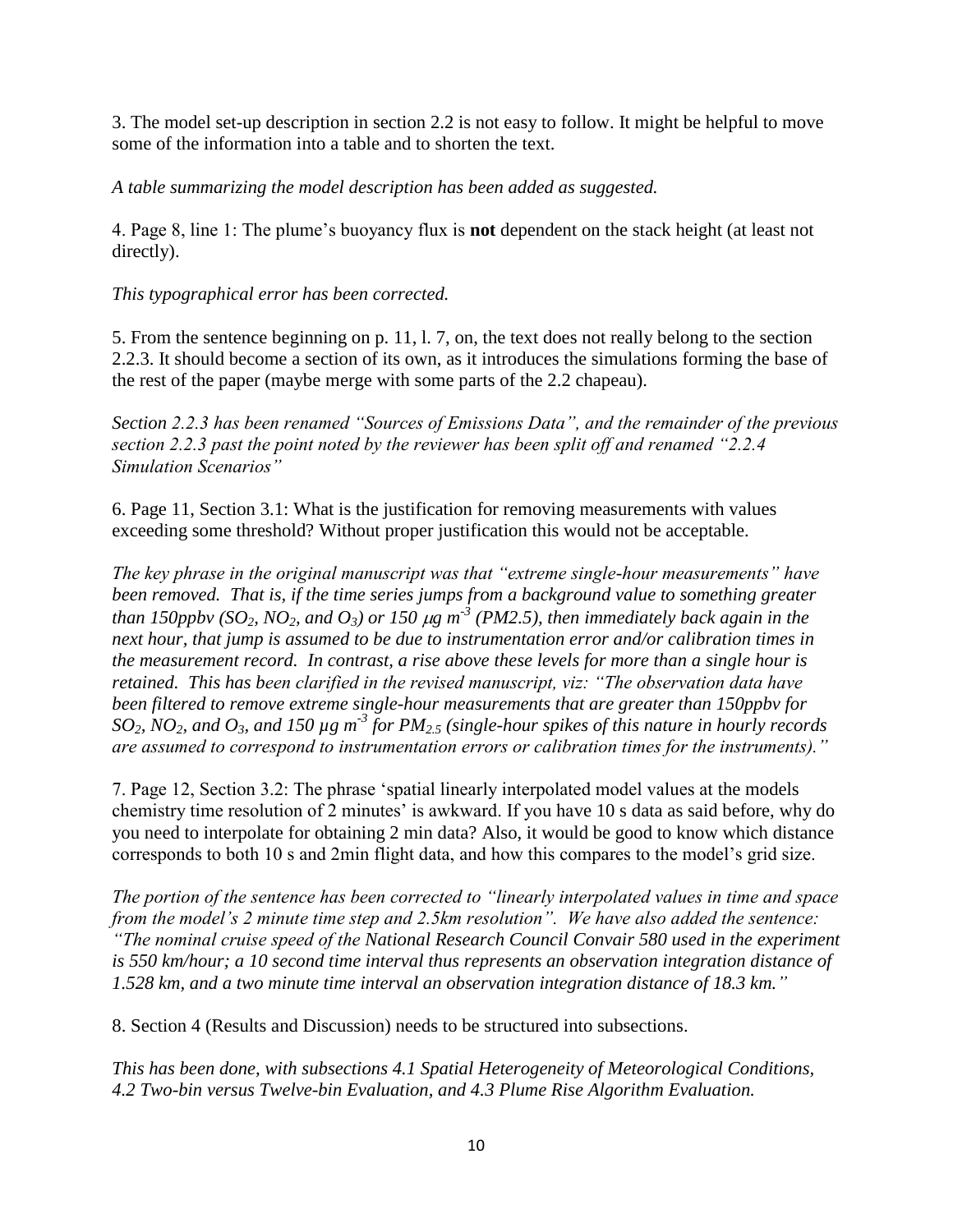9. Table 1: Apart from widely used or self-explanatory metrics such as FAC2, RMSE or r , the metrics parameters need to be defined.

*We have included a new Table; Table 2, which is now referenced at the start of section 3, and includes the mathematical definitions of all of the metrics.*

10. Page 12, l. 31: "Figure 2 shows that the model simulations are biased high for particles less than 5 μm diameter, and biased low for the larger particle sizes." As this figure only shows results for PM2.5, a statement on larger particles can't be based on it

*This was a typo; the text should have referred to 'concentration' and not 'particle sizes'; this has been corrected in the updated manuscript.*

11. Page 13, l. 14: Information on the bin sizes belongs to the model description section, not the result section.

*We have added a description of the cut sizes for both 2 and 12 bin simulations to the model description section. However, the mention of the 2 bin cut sizes is necessary here to explain why a comparison between the 2-bin model results with the aircraft observations is not appropriate (the 2-bin model lacks the size cut resolution to be able to simulate the PM1 observed by the aerosol mass spectrometer aboard the aircraft). The sentence has been changed to "The aircraft's AMS instrument measures speciated atmospheric particle concentrations for particles less than 1µm size, and therefore cannot be compared with the 2-bin model results because the smaller size bin (with upper diameter size cut 2.56 µm) will be biased high relative to the 1 µm size cut of the AMS."*

12. Page 13: The second paragraph on this page contains a number of statements about results without pointing to the figures or tables which show them.

*The revised manuscript references Table 4 for this paragraph.* 

.

13. Concerning the model performance for PM, it should be discussed that even though the twelve-bin version leads to significant improvements, major discrepancies to observations remain.

*The last sentence of the new section 4.2 has been modified to read: "The use of the 12-bin size distribution (purple histogram bars, Figure 3) improves the fit to the observations (blue histogram bars), in comparison to the 2-bin distribution results (red histogram bars), though significant over-predictions of the frequency of low concentration events and under-prediction of high concentration events, remain.".*

14. A number of tables are presented where several metrics are used to compare various model versions, with the best one being emphasised by bold print. Sometimes, differences are tiny and probably insignificant. Only those values that are significantly better should be highlighted to